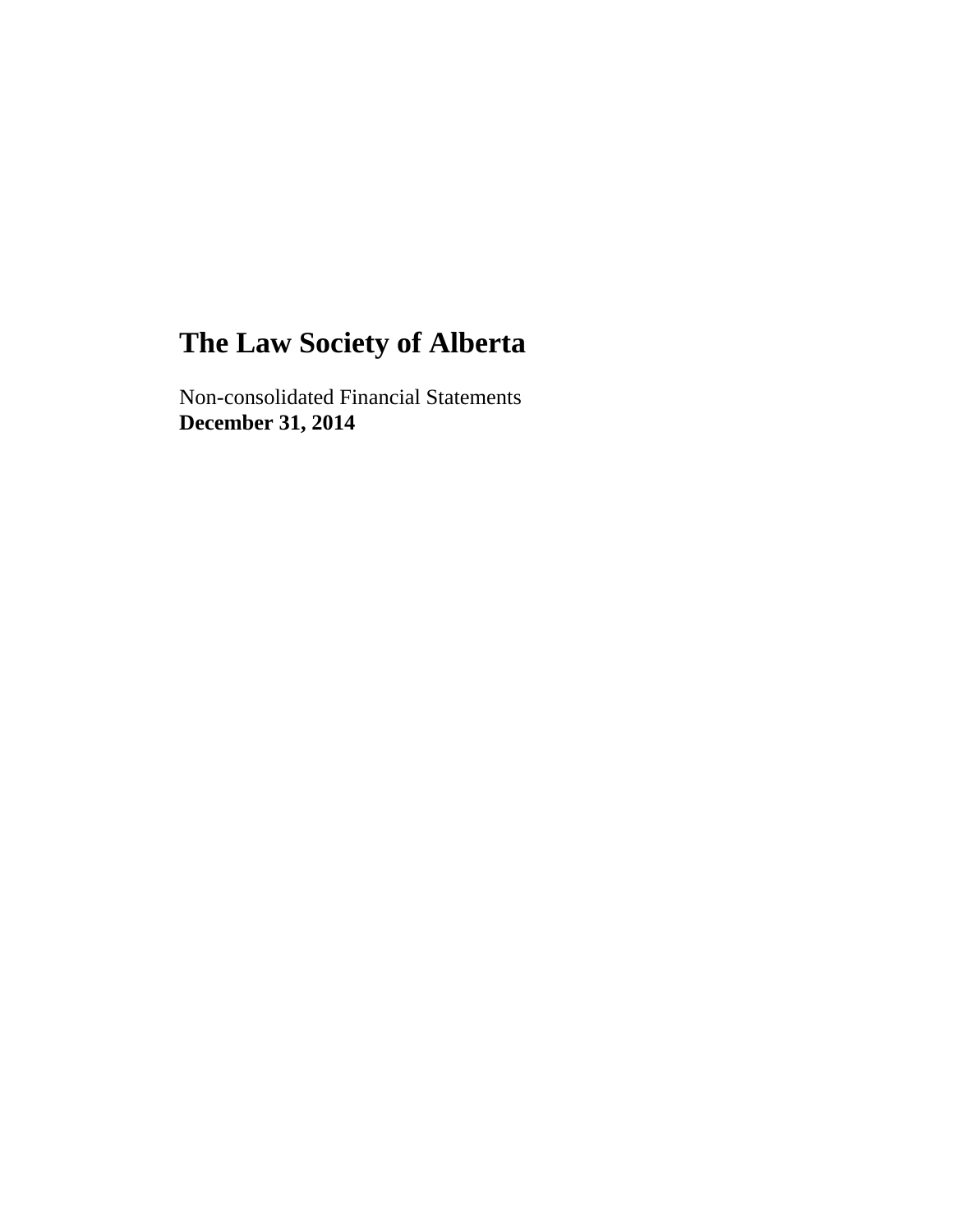

April 10, 2015

#### **Independent Auditor's Report**

#### **To the Members of the Law Society of Alberta**

We have audited the accompanying non-consolidated financial statements of the Law Society of Alberta, which comprise the non-consolidated balance sheet as at December 31, 2014 and the non-consolidated statements of revenue, expenses and fund balances, and cash flows for the year then ended, and the related notes, which comprise a summary of significant accounting policies and other explanatory information.

#### **Management's responsibility for the non-consolidated financial statements**

Management is responsible for the preparation and fair presentation of these non-consolidated financial statements in accordance with Canadian accounting standards for not-for-profit organizations, and for such internal control as management determines is necessary to enable the preparation of nonconsolidated financial statements that are free from material misstatement, whether due to fraud or error.

#### **Auditor's responsibility**

Our responsibility is to express an opinion on these non-consolidated financial statements based on our audit. We conducted our audit in accordance with Canadian generally accepted auditing standards. Those standards require that we comply with ethical requirements and plan and perform the audit to obtain reasonable assurance about whether the non-consolidated financial statements are free from material misstatement.

An audit involves performing procedures to obtain audit evidence about the amounts and disclosures in the non-consolidated financial statements. The procedures selected depend on the auditor's judgment, including the assessment of the risks of material misstatement of the non-consolidated financial statements, whether due to fraud or error. In making those risk assessments, the auditor considers internal control relevant to the entity's preparation and fair presentation of the non-consolidated financial statements in order to design audit procedures that are appropriate in the circumstances, but not for the purpose of expressing an opinion on the effectiveness of the entity's internal control. An audit also includes evaluating the appropriateness of accounting policies used and the reasonableness of accounting estimates made by management, as well as evaluating the overall presentation of the non-consolidated financial statements.

We believe that the audit evidence we have obtained is sufficient and appropriate to provide a basis for our audit opinion.

#### **Opinion**

In our opinion, the non-consolidated financial statements present fairly, in all material respects, the financial position of the Law Society of Alberta as at December 31, 2014 and the results of its operations and its cash flows for the year then ended in accordance with Canadian accounting standards for not-forprofit organizations.

Pricenaterhouse Coopers LLP

**Chartered Accountants**

*PricewaterhouseCoopers LLP Suite 3100, 111 5 Avenue SW, Calgary, Alberta, Canada T2P 5L3 T: +1 403 509 7500, F: +1 403 781 1825, www.pwc.com/ca*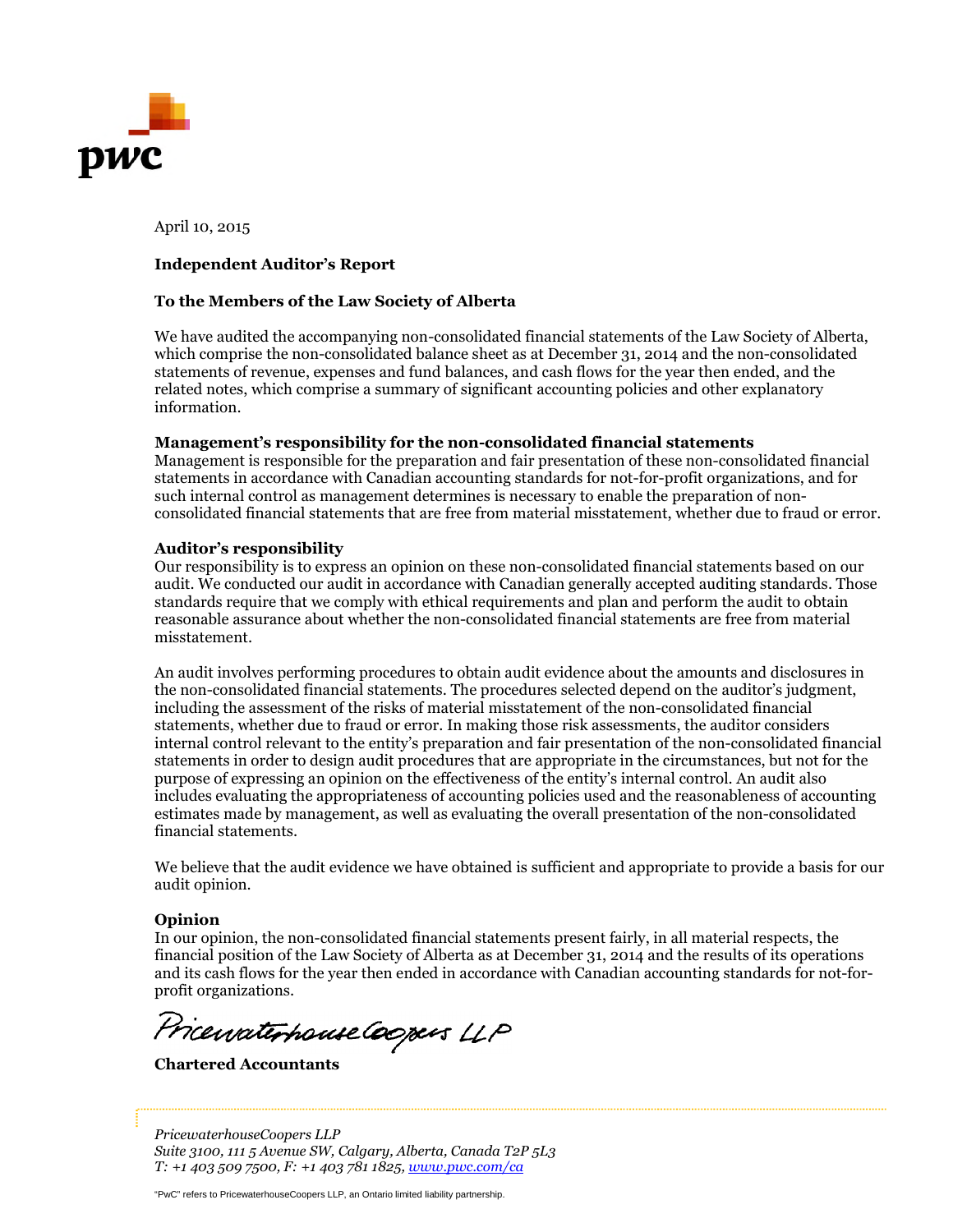# Non-consolidated Balance Sheet **As at December 31, 2014**

|                                                                                                                                                                                                                                        | <b>General</b><br><b>Fund</b><br>\$                   | <b>Assurance</b><br>Fund<br>\$                        | <b>Viscount</b><br><b>Bennett</b><br><b>Trust</b><br>Fund<br>\$ | 2014<br>S                                                        | 2013                                                             |
|----------------------------------------------------------------------------------------------------------------------------------------------------------------------------------------------------------------------------------------|-------------------------------------------------------|-------------------------------------------------------|-----------------------------------------------------------------|------------------------------------------------------------------|------------------------------------------------------------------|
| <b>Assets</b>                                                                                                                                                                                                                          |                                                       |                                                       |                                                                 |                                                                  |                                                                  |
| <b>Current assets</b><br>Cash and cash equivalents<br>Accounts receivable<br>Accrued interest receivable<br>Prepaid expenses<br>Interfund balances                                                                                     | 4,146,600<br>631,805<br>2,698<br>159,104<br>(67, 553) | 1,534,926<br>2,265,529<br>23,443<br>154,322<br>67,496 | 275,656<br>4<br>3,953<br>57                                     | 5,957,182<br>2,897,338<br>30,094<br>313,426                      | 4,515,590<br>854,008<br>50,845<br>234,486                        |
|                                                                                                                                                                                                                                        | 4,872,654                                             | 4,045,716                                             | 279,670                                                         | 9,198,040                                                        | 5,654,929                                                        |
| <b>Investments</b> (note 3)                                                                                                                                                                                                            | 610,289                                               | 7,849,480                                             | 1,357,456                                                       | 9,817,225                                                        | 12,227,692                                                       |
| Reinsurance recoverable (note 6)                                                                                                                                                                                                       |                                                       | 6,581,000                                             |                                                                 | 6,581,000                                                        | 9,140,000                                                        |
| Trust assets (note 4)                                                                                                                                                                                                                  | 1,487,138                                             |                                                       |                                                                 | 1,487,138                                                        | 1,442,804                                                        |
| Capital assets (note 5)                                                                                                                                                                                                                | 2,981,929                                             |                                                       |                                                                 | 2,981,929                                                        | 1,817,374                                                        |
|                                                                                                                                                                                                                                        | 9,952,010                                             | 18,476,196                                            | 1,637,126                                                       | 30,065,332                                                       | 30,282,799                                                       |
| <b>Liabilities</b>                                                                                                                                                                                                                     |                                                       |                                                       |                                                                 |                                                                  |                                                                  |
| <b>Current liabilities</b><br>Deferred revenue (note 2)<br>Accounts payable and accrued liabilities<br>Due to The Alberta Lawyers Insurance<br>Association (note 11)<br>Deferred lease inducement<br>Capital lease obligation (note 7) | 4,677,044<br>1,016,608<br>10,336<br>36,170            | 1,125,805<br>65,972                                   |                                                                 | 5,802,849<br>1,082,580<br>10,336<br>36,170                       | 5,170,133<br>980,867<br>86,133<br>77,340<br>33,527               |
|                                                                                                                                                                                                                                        | 5,740,158                                             | 1,191,777                                             |                                                                 | 6,931,935                                                        | 6,348,000                                                        |
| <b>Long-term liabilities</b><br>Reserve for claims and related costs (note 6)<br>Trust liabilities (note 4)<br>Pension plan payable (note 9)<br>Capital lease obligation (note 7)                                                      | 1,487,138<br>2,319,912<br>60,632                      | 13,460,000                                            |                                                                 | 13,460,000<br>1,487,138<br>2,319,912<br>60.632                   | 15,345,000<br>1,442,804<br>1,862,283                             |
|                                                                                                                                                                                                                                        | 3,867,682                                             | 13,460,000                                            |                                                                 | 17,327,682                                                       | 18,650,087                                                       |
| <b>Fund balances</b><br>Invested in capital assets<br>Externally restricted funds (note 8)<br>Contingency reserve<br>Scholarship reserve<br>Unrestricted funds                                                                         | 9,607,840<br>2,981,929<br>(2,637,759)                 | 14,651,777<br>3,824,419                               | 1,637,126                                                       | 24,259,617<br>2,981,929<br>3,824,419<br>1,637,126<br>(2,637,759) | 24,998,087<br>1,817,374<br>4,829,257<br>1,486,531<br>(2,848,450) |
|                                                                                                                                                                                                                                        | 344,170                                               | 3,824,419                                             | 1,637,126                                                       | 5,805,715                                                        | 5,284,712                                                        |
|                                                                                                                                                                                                                                        | 9,952,010                                             | 18,476,196                                            | 1,637,126                                                       | 30,065,332                                                       | 30,282,799                                                       |

**Commitments** (note 10)

# **Approved by the Benchers**

Original signed by J. Eamon, President Bencher Original signed by A. Kirker, President – Elect. Bencher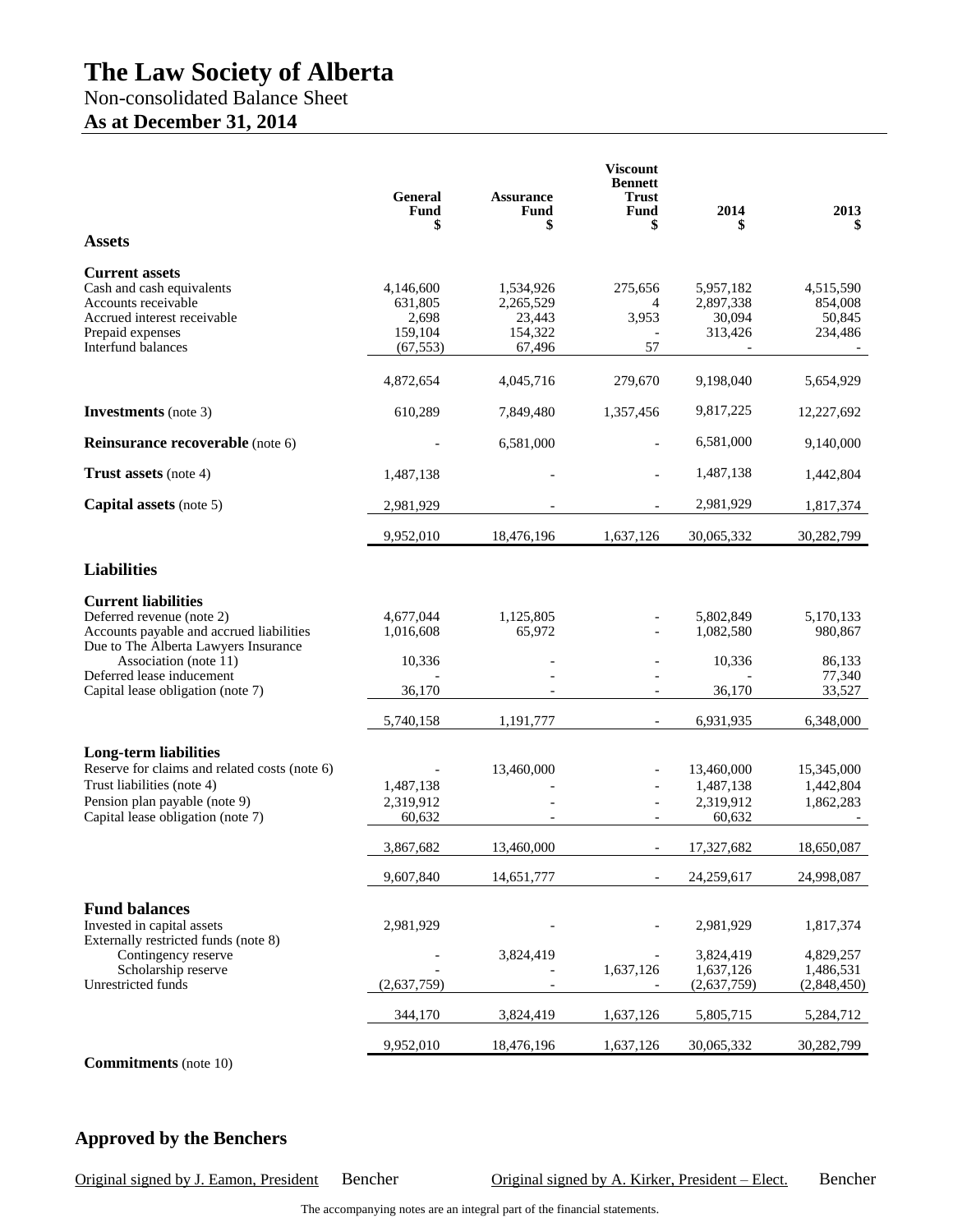Non-consolidated Statement of Revenue, Expenses and Fund Balances

**For the year ended December 31, 2014**

|                                                                                 | <b>General</b><br>Fund | <b>Assurance</b><br>Fund | <b>Viscount</b><br><b>Bennett</b><br><b>Trust</b><br>Fund | 2014                   | 2013                   |
|---------------------------------------------------------------------------------|------------------------|--------------------------|-----------------------------------------------------------|------------------------|------------------------|
|                                                                                 | \$                     | \$                       | \$                                                        | \$                     | \$                     |
| Revenue                                                                         |                        |                          |                                                           |                        |                        |
| Practice fees                                                                   | 18,728,617             | 5,254,479                |                                                           | 23,983,096             | 21,691,807             |
| Investment income                                                               | 93,032                 | 1,426,910                | 99,123                                                    | 1,619,065              | 1,220,587              |
| Management fee (note 11)                                                        | 1,860,000              |                          |                                                           | 1,860,000              | 1,692,000<br>487,770   |
| Enrolment and application fees<br>Other                                         | 588,128<br>23,272      |                          |                                                           | 588,128<br>23,272      | 115,000                |
| Fines and penalties                                                             | 46,000                 |                          |                                                           | 46,000                 | 67,000                 |
|                                                                                 | 21,339,049             | 6,681,389                | 99,123                                                    | 28,119,561             | 25,274,164             |
| <b>Expenses</b>                                                                 |                        |                          |                                                           |                        |                        |
| Corporate costs                                                                 |                        |                          |                                                           |                        |                        |
| Premises operating costs                                                        | 1,870,544              |                          |                                                           | 1,870,544              | 1,495,237              |
| General corporate costs                                                         | 498,229                | 41,293                   | 4,500                                                     | 544,022                | 1,520,509              |
| Amortization                                                                    | 1,121,886              |                          |                                                           | 1,121,886              | 845,464                |
| Indemnity bond fees                                                             |                        | 403,931                  | $\overline{a}$                                            | 403,931                | 249,072                |
| Departmental costs                                                              |                        |                          |                                                           |                        |                        |
| Secretariat                                                                     | 2,118,271              |                          | ÷,                                                        | 2,118,271              | 1,801,492              |
| Counsel<br>Trust safety                                                         | 2,258,699              | 2,218,929                | -                                                         | 2,258,699<br>2,218,929 | 1,990,810<br>2,100,753 |
| Conduct                                                                         | 2,374,447              |                          |                                                           | 2,374,447              | 2,549,893              |
| Custodianships                                                                  |                        | 982,592                  | -                                                         | 982,592                | 644,455                |
| Membership                                                                      | 1,594,477              |                          |                                                           | 1,594,477              | 1,643,780              |
| Administration                                                                  | 1,338,923              |                          | ÷,                                                        | 1,338,923              | 1,362,152              |
| Human resources                                                                 | 966,903                |                          |                                                           | 966,903                | 940,447                |
| Business technology                                                             | 2,534,257              |                          | -                                                         | 2,534,257              | 2,422,754              |
| Accounting                                                                      | 440,103                |                          |                                                           | 440,103                | 448,329                |
| Professionalism, competence, & access                                           | 2,950,080              |                          | L,                                                        | 2,950,080              | 2,727,158              |
| Investigations                                                                  | 492,278                |                          |                                                           | 492,278                | 539,144                |
| Communications                                                                  | 617,980                |                          | ä,                                                        | 617,980                | 584,520                |
| Privacy and records management                                                  | 477,712                |                          |                                                           | 477,712                | 448,421                |
| Practice review                                                                 | 501,501                |                          | ä,                                                        | 501,501                | 529,144                |
| Policy and research<br>Provision for claims & related costs net (note 6)        | 907,469                |                          | ÷.                                                        | 907,469                | 996,253                |
| Scholarships                                                                    |                        | 855,404                  |                                                           | 855,404                | 1,335,776<br>40,000    |
|                                                                                 | 23,063,759             | 4,502,149                | 4,500                                                     | 27,570,408             | 27,215,563             |
|                                                                                 |                        |                          |                                                           |                        |                        |
| (Deficiency) excess of revenue over expenses for the<br>year before other items | (1,724,710)            | 2,179,240                | 94,623                                                    | 549,153                | (1,941,399)            |
| Other items:                                                                    |                        |                          |                                                           |                        |                        |
| Unrealized gain (loss) on investments                                           | 24,784                 | (295,078)                | 55,972                                                    | (214, 322)             | 476,775                |
| Recovered costs                                                                 | 516,092                | 3,000                    |                                                           | 519,092                | 282,445                |
| Interfund management fees                                                       | 2,892,000              | (2,892,000)              |                                                           |                        |                        |
| Excess (deficiency) of revenue over expenses<br>for the year                    | 1,708,166              | (1,004,838)              | 150,595                                                   | 853,923                | (1,182,179)            |
| Fund balance (deficiency) – beginning of year                                   | (1,031,076)            | 4,829,257                | 1,486,531                                                 | 5,284,712              | 6,014,555              |
| Pension plan remeasurements and other items                                     | (332,920)              |                          |                                                           | (332,920)              | 452,336                |
| Fund balance – end of year                                                      | 344,170                | 3,824,419                | 1,637,126                                                 | 5,805,715              | 5,284,712              |

The accompanying notes are an integral part of the financial statements.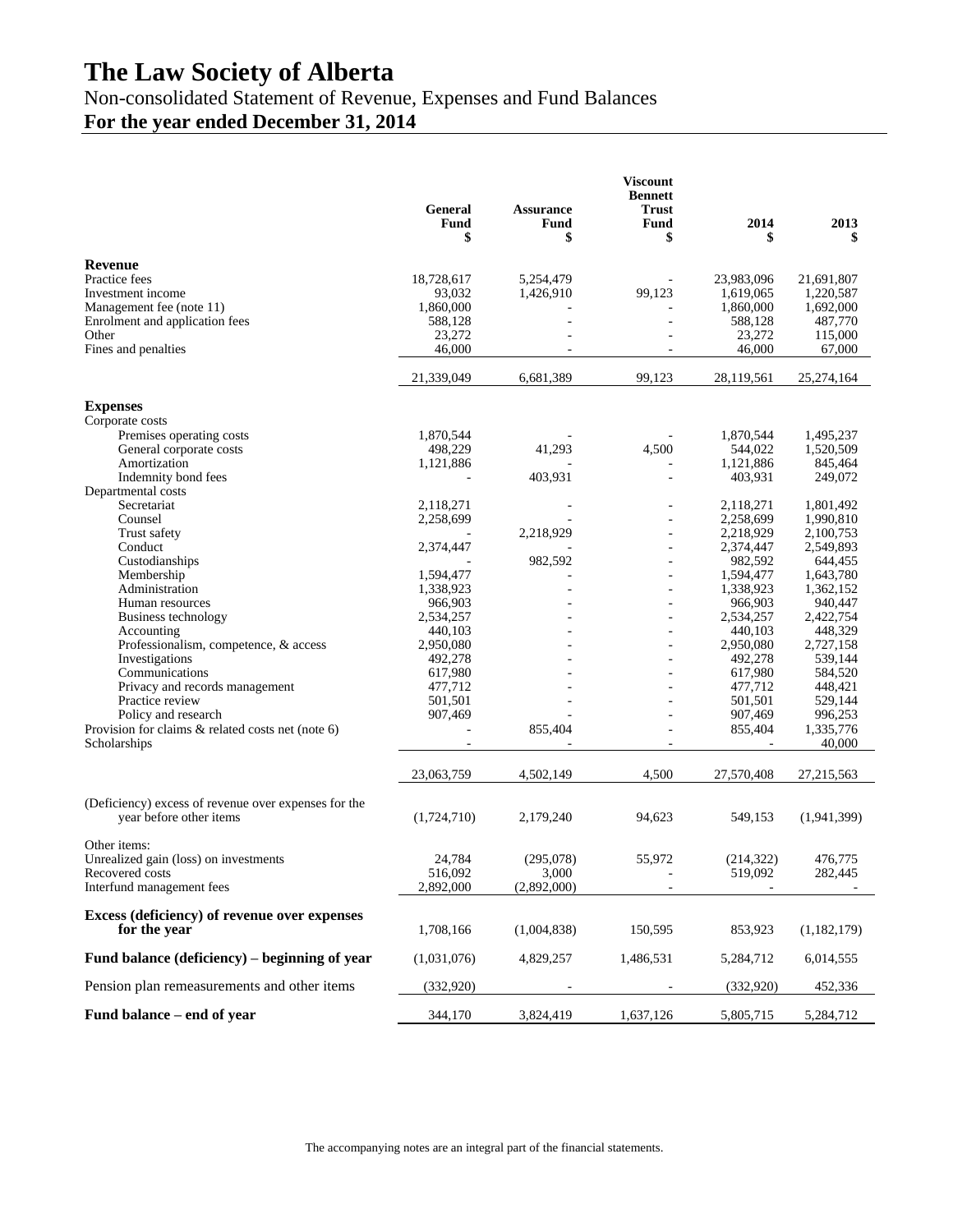# Non-consolidated Statement of Cash Flows **For the year ended December 31, 2014**

|                                                                                                                                                                                       | <b>General</b><br>Fund<br>\$                   | <b>Assurance</b><br>Fund<br>\$    | <b>Viscount</b><br><b>Bennett</b><br><b>Trust</b><br>Fund<br>\$ | 2014<br>\$                                                  | 2013<br>\$                                                    |
|---------------------------------------------------------------------------------------------------------------------------------------------------------------------------------------|------------------------------------------------|-----------------------------------|-----------------------------------------------------------------|-------------------------------------------------------------|---------------------------------------------------------------|
| Cash provided by (used in)                                                                                                                                                            |                                                |                                   |                                                                 |                                                             |                                                               |
| <b>Operating activities</b><br>Excess (deficiency) of revenue over expenses for<br>the period                                                                                         | 1,708,166                                      | (1,004,838)                       | 150,595                                                         | 853,923                                                     | (1,182,179)                                                   |
| Items not affecting cash<br>Amortization<br>Gain on sale of investments<br>Unrealized (gain) loss on investments<br>Provision for claims & related costs (note 6)<br>Lease inducement | 1,121,886<br>(4,094)<br>(24, 784)<br>(77, 340) | (1,143,617)<br>295,078<br>855,404 | (57,160)<br>(55, 972)                                           | 1,121,886<br>(1,204,871)<br>214,322<br>855,404<br>(77, 340) | 845,464<br>(778, 886)<br>(476, 775)<br>1,335,776<br>(77, 340) |
|                                                                                                                                                                                       | 2,723,834                                      | (997, 973)                        | 37,463                                                          | 1,763,324                                                   | (333,940)                                                     |
| Change in non-cash working capital items<br>Claims and related costs paid – net of recoveries                                                                                         | 552,611                                        | (1,933,320)                       | 1,099                                                           | (1,379,610)                                                 | 815,960                                                       |
| (note 6)<br>Pension plan remeasurements and other items<br>Increase in pension plan payable                                                                                           | (332,920)<br>457,630                           | (181, 404)                        |                                                                 | (181, 404)<br>(332,920)<br>457,630                          | (1,919,757)<br>452,336<br>412,148                             |
|                                                                                                                                                                                       | 3,401,155                                      | (3, 112, 697)                     | 38,562                                                          | 327,020                                                     | (573, 253)                                                    |
| <b>Investing activities</b><br>Proceeds on disposal of investments<br>Purchase of investments<br>Purchase of capital assets                                                           | 123,210<br>(152, 681)<br>(2, 286, 442)         | 8,565,287<br>(5,206,226)          | 388,183<br>(316,759)                                            | 9,076,680<br>(5,675,666)<br>(2, 286, 442)                   | 7,267,921<br>(5,609,371)<br>(601, 422)                        |
|                                                                                                                                                                                       | (2,315,913)                                    | 3,359,061                         | 71,424                                                          | 1,114,572                                                   | 1,057,128                                                     |
| Increase (decrease) in cash and cash<br>equivalents                                                                                                                                   | 1,085,242                                      | 246,364                           | 109,986                                                         | 1,441,592                                                   | 483,875                                                       |
| Cash and cash equivalents - beginning of<br>the year                                                                                                                                  | 3,061,358                                      | 1,288,562                         | 165,670                                                         | 4,515,590                                                   | 4,031,715                                                     |
| Cash and cash equivalents – end of the<br>year                                                                                                                                        | 4,146,600                                      | 1,534,926                         | 275.656                                                         | 5,957,182                                                   | 4,515,590                                                     |
| Cash and cash equivalents comprised of:<br>Cash<br>Cash equivalents                                                                                                                   | 254,806<br>3,891,794                           | 142,145<br>1,392,781              | 29,236<br>246,420                                               | 426,187<br>5,530,995                                        | 594,371<br>3,921,219                                          |
|                                                                                                                                                                                       | 4,146,600                                      | 1,534,926                         | 275,656                                                         | 5,957,182                                                   | 4,515,590                                                     |
| Interest received                                                                                                                                                                     | 90,065                                         | 196,472                           | 25,531                                                          | 312,068                                                     | 319,121                                                       |

The accompanying notes are an integral part of the financial statements.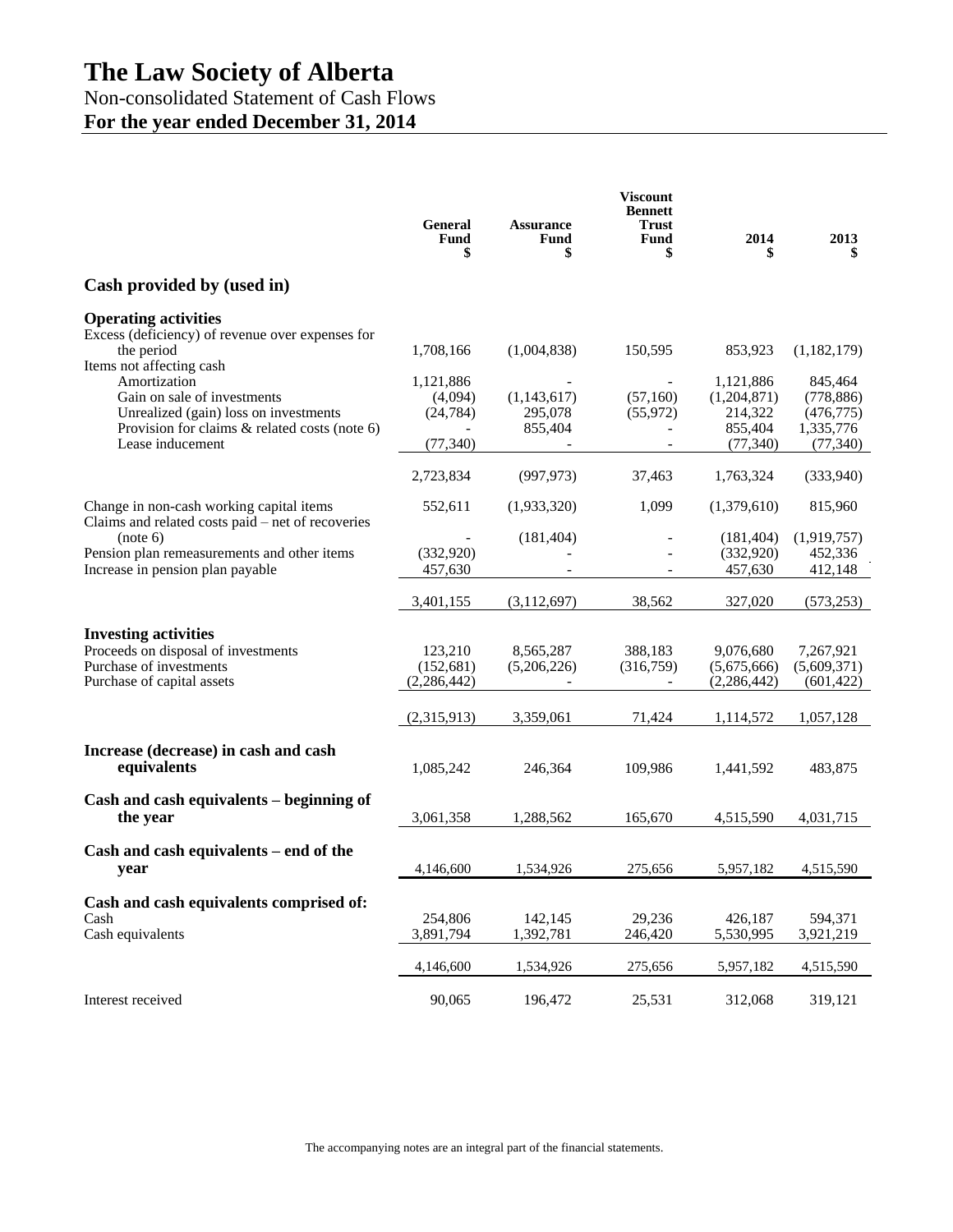Notes to Non-consolidated Financial Statements For the year ended December 31, 2014

# **1 General**

The Law Society of Alberta (the "Society") operates under the authority of the Legal Profession Act, Chapter L-8, Revised Statutes of Alberta 2000. The Society administers programs which help promote a high standard of legal services and professional conduct through governance and regulation of an independent legal profession. The financial statements of the Society are prepared on a non-consolidated basis (refer to Note 11 "Related Party Transactions").

## **2 Summary of significant accounting policies**

### **Basis of accounting**

These financial statements are prepared in accordance with Canadian Accounting Standards for not for profit organizations (ASNPO) as issued by the Canadian Accounting Standards Board.

#### **Use of estimates**

The preparation of the financial statements in conformity with ASNPO requires management to make estimates and assumptions that affect the reported amounts of assets and liabilities as at the date of the financial statements and the reported amounts of revenue and expenses during the reporting periods. Actual results could differ from these estimates.

### **Fund accounting**

The Society has the following funds:

### **General Fund**

The General Fund is an unrestricted fund which provides for the administration and governance of the Society's day to day business.

#### **Assurance Fund**

The Assurance Fund is a restricted fund maintained to reimburse, at the discretion of the Benchers, the principal amount of losses caused by a lawyer through the misappropriation or wrongful conversion of money or other property entrusted to or received by a lawyer in their professional capacity and in the course of the lawyer's legal practice.

In addition, the Assurance Fund is maintained to provide for the cost of review of lawyers' trust accounts, custodianships and the investigation of claims.

The Assurance Fund was closed to claims for lawyer misappropriation of trust funds that occurred after June 30, 2014. Claims for trust fund misappropriation that occur subsequent to June 30, 2014 are covered though the Trust Safety Insurance program administered by the Alberta Lawyers Insurance Association.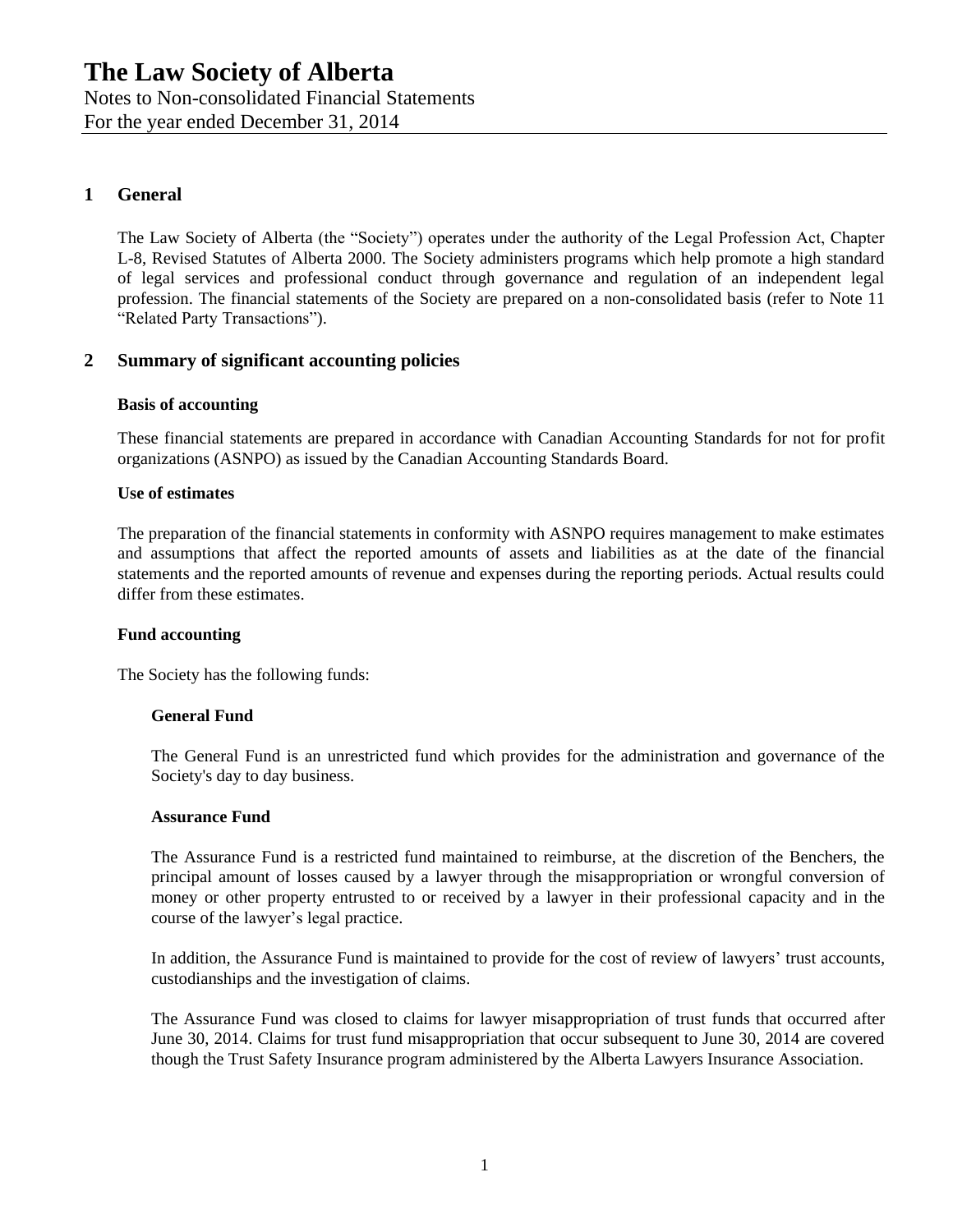For the year ended December 31, 2014

#### **Viscount Bennett Trust Fund**

The Viscount Bennett Trust Fund is a restricted fund, the principal of which was gifted to the Society by the Right Honourable Viscount Bennett. The income generated by this fund is to be used for scholarships for law graduates, students-at-law or lawyers ordinarily resident in Alberta to support post-graduate legal studies.

#### **Financial Instruments**

The Society initially measures financial assets and financial liabilities at fair value. It subsequently measures its investments at fair value. The financial assets subsequently measured at amortized cost include cash and cash equivalents, accounts receivable and accrued interest receivable. The financial liabilities subsequently recorded at amortized cost include accounts payable and accrued liabilities.

The Society's investments consist of equity securities, corporate bonds, municipal government bonds, provincial government bonds and federal government bonds. The investments in equity securities which are traded on active markets are recorded at fair value. The Society has elected to record the investments in corporate bonds, municipal government bonds, provincial government bonds and federal government bonds at fair value. Changes in fair value of the investments are recorded on the statement of revenue, expenses and fund balances. The investments which are not traded on active markets are recorded at cost.

Financial assets are tested for impairment at the end of each reporting period when there are indications that the assets may be impaired.

#### **Revenue recognition and deferred revenue**

The Society follows the deferral method for revenue recognition. The Society's membership year runs from March 15 to March 15 of the subsequent year. Amounts received or receivable from the practice fee and Assurance Fund levy that pertain to the membership period subsequent to the year-end are deferred and recognized as revenue in the next fiscal year. Fees and levies are included in the line item titled practice fees. Investment income earned on investments is recognized in the fund in which the investments are maintained.

#### **Recoveries**

Recoveries from insurers and other third parties are recorded as revenue when they can be reasonably estimated and collectability is reasonably assured. Otherwise, the recovery is recorded when received.

#### **Reserve and Provision for claims and related costs**

The provision for claims and related costs in the Assurance Fund is based upon the change from year to year in the reinsurance recoverable and reserve for claims and related costs. The reserve value is based on the actuarially determined discounted cost of possible claims and related costs as at the end of the fiscal year.

The Society's actuary is engaged to provide an annual valuation of the reserve for claims and related costs for the Assurance Fund in accordance with the standards of practice adopted by the Canadian Institute of Actuaries. For the purpose of this actuarial valuation, the actuary made use of certain information contained in the Society's financial records.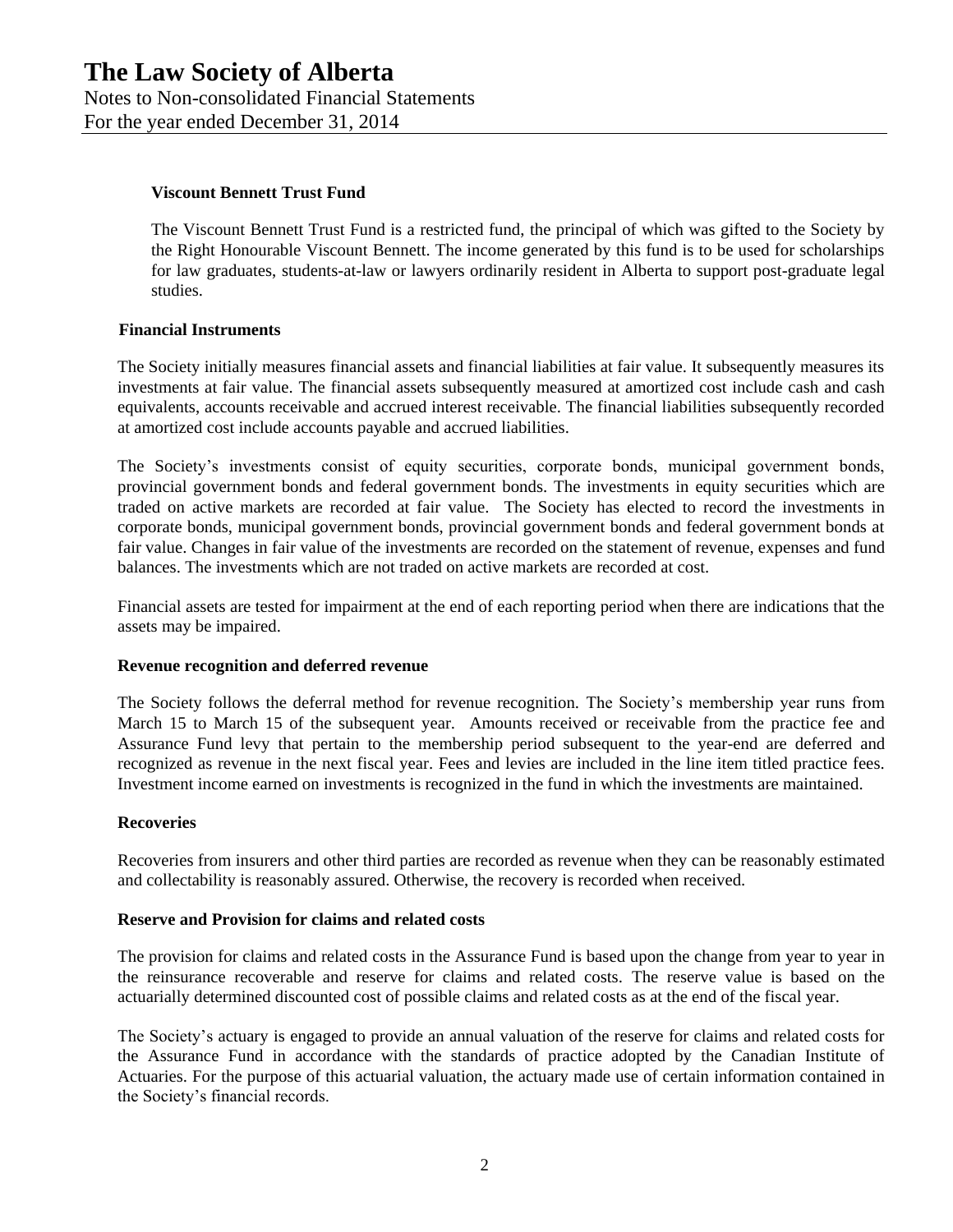# **Reinsurance recoverable**

In the normal course of business, the Society seeks to limit exposure to losses on large risks by purchasing reinsurance from reinsurers. The amounts reported in the balance sheet include estimates of amounts expected to be recovered from reinsurers on incurred losses that have not yet been paid. The provision for claims and related costs has been disclosed on a gross basis with an offsetting asset reflecting the reinsurance recoverable.

### **Cash and cash equivalents**

Cash and cash equivalents include cash and short-term investments that are highly liquid and are readily convertible to known amounts of cash and are subject to insignificant risk of change in value.

### **Investment income**

Investment income comprises of interest, dividends, fund distributions, and gains and losses realized on the disposal of investments. Interest and dividends earned on investments are included as revenue on an accrual basis. The change in fair value of investments is recorded in the statement of revenue, expenses and fund balances as an unrealized gain (loss).

### **Capital assets**

Capital assets are recorded at cost net of accumulated amortization. Amortization is calculated on a straight-line basis at the following annual rates:

| Furniture and equipment                     | 20%                                          |
|---------------------------------------------|----------------------------------------------|
| Furniture and equipment under capital lease | 20%                                          |
| Computer                                    | $33 - 1/3\%$                                 |
| Leasehold improvements                      | Over lease term (ranging from 2 to 10 years) |

### **Deferred lease inducement**

The deferred lease inducement, representing the benefit of cash inducements, is amortized over the remaining term of the applicable lease.

### **Post-employment benefits**

The Society maintains pension plans which provide defined benefit and defined contribution pension benefits. Pension costs and obligations for the defined benefit pension plans are determined using the projected benefit method and are charged to the statement of revenue, expense and fund balances based upon the actuarial valuation calculation.

Pension plan assets of the registered pension plan (RPP) are measured at fair value and the expected return on pension plan assets is determined using market related values. The supplemental retirement plan (SRP) is an unfunded plan and does not hold any assets. The Society recognizes past service costs and actuarial gains and losses in the period they arise within remeasurements and other items. The Society measures the defined benefit obligation as of the balance sheet date using the most recently completed actuarial valuation prepared for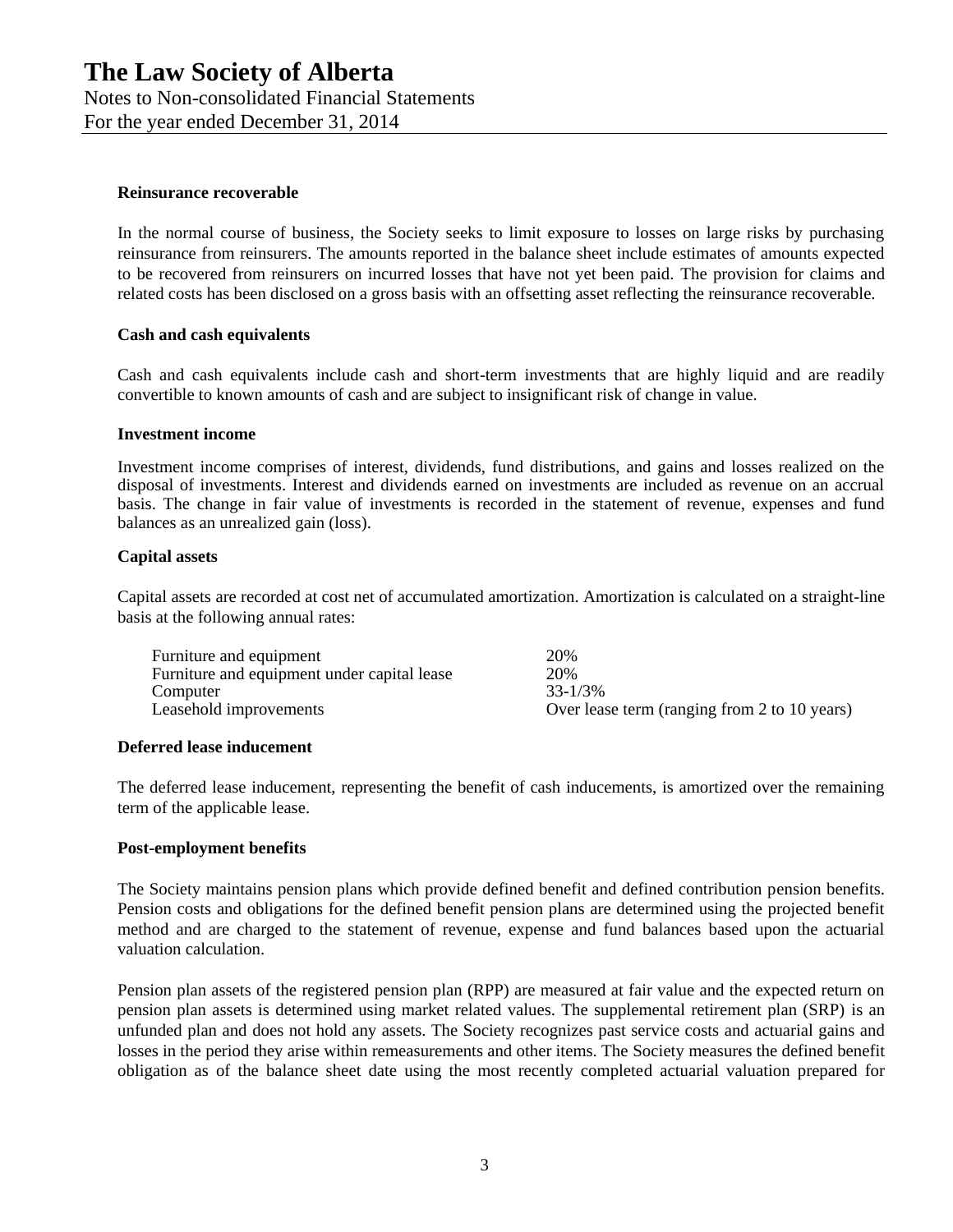accounting purposes. In the years between valuations, the Society uses a roll-forward technique to estimate the accrued benefit obligation.

## **Change in accounting policy**

During the year, the Society adopted Section 3462 "Employee future benefits" of the CPA Canada Handbook Part II and Section 3463 "Reporting employee future benefits by not-for-profit organizations" of the CPA Handbook Part III. These Sections require the recognition of past services costs and actuarial gains and losses in the period they arise and as such the deferral and amortization approach has been eliminated. The Section allows the Society to use the funding valuation or the valuation prepared for accounting purposes for the measurement of the defined benefit obligation for its defined benefit plan. The Society elected to use the valuation prepared for accounting purposes. For the unfunded plan, the Society may prepare an actuarial valuation on a basis consistent with a funding valuation. In addition, plan obligations and plan assets must be measured at the balance sheet date.

The Sections also require that remeasurments and other items be recognized directly in fund balances in the balance sheet, and be presented as a separately identified line in the statement of changes in fund balances.

Pension expense included the current service cost, net interest and amortization of past service costs and actuarial gains and losses. Past service costs and actuarial gains and losses were amortized in a rational and systematic manner over an appropriate period of time as they arose. Actuarial gains and losses were recognized only if the amounts exceeded 10% of the value of the assets or defined benefit obligation.

In accordance with the transitional provisions of Section 3463, changes in accounting policies have been applied retrospectively for comparative purposes. The following is a summary of the impact of the adjustments related to the adoption of Section 3462 and Section 3463 on the financial statements as at January 1, 2013, December 31, 2013 and for the year ended December 31, 2013:

|                                                            | As previously stated<br>\$ | <b>Revised</b><br>\$ |
|------------------------------------------------------------|----------------------------|----------------------|
| As at January 1, 2013                                      |                            |                      |
| Fund balance (deficiency)                                  | 6,613,221                  | 6,014,555            |
| As at December 31, 2013                                    |                            |                      |
| Pension plan payable                                       | 1,263,617                  | 1,862,283            |
| Fund balance (deficiency)                                  | 5,883,378                  | 5,284,712            |
| For the year ended December 31, 2013                       |                            |                      |
| General corporate costs                                    | 1,068,173                  | 1,520,509            |
| Excess (deficiency) of revenues over expenses for the year | (1,489,063)                | (1,941,399)          |
| Pension plan remeasurements and other items                |                            | 452,336              |
| Fund balance end of year                                   | 5,883,378                  | 5,284,712            |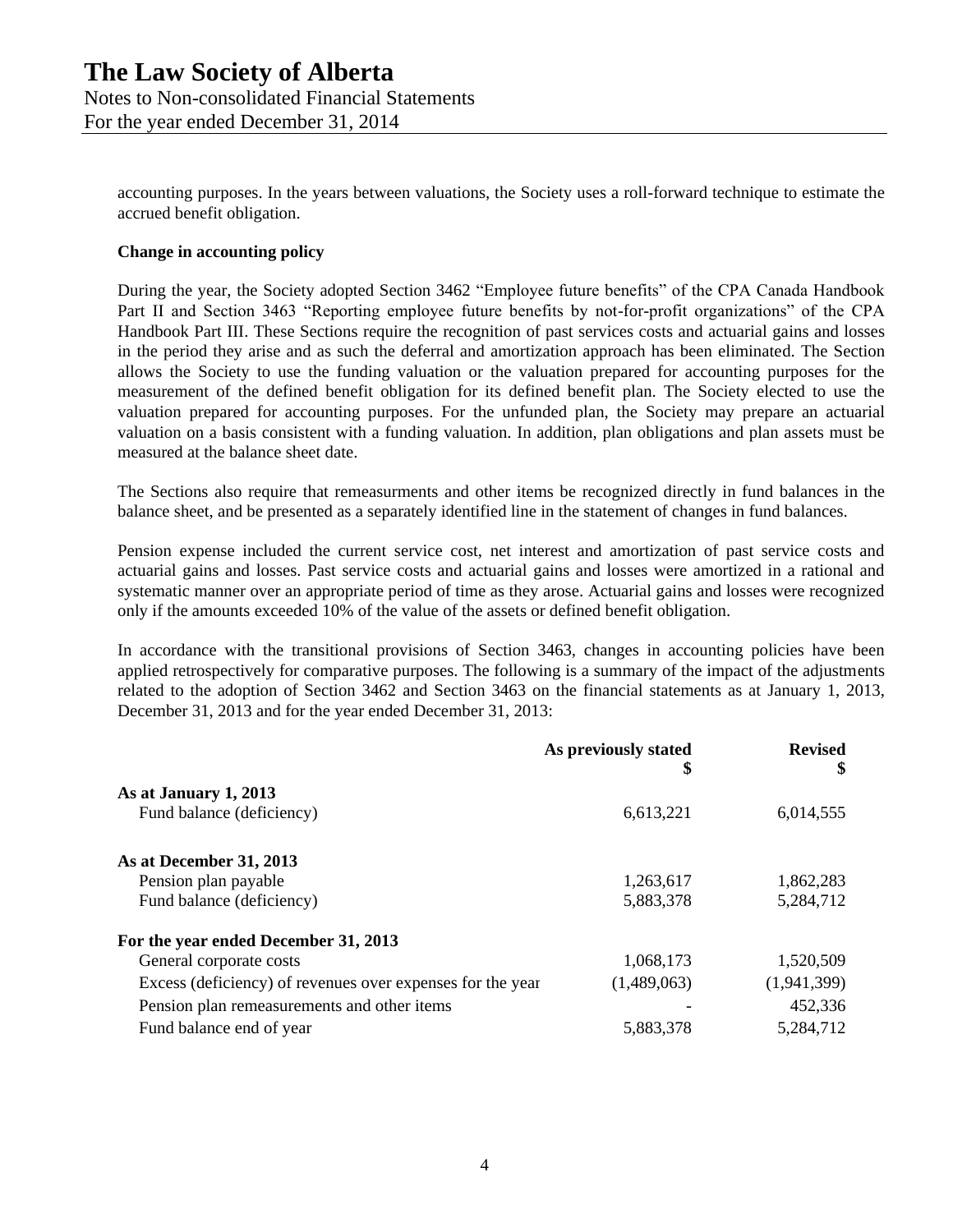Notes to Non-consolidated Financial Statements

For the year ended December 31, 2014

## **Income taxes**

The Society meets the qualifications of a non-profit organization as defined in the Income Tax Act and, as such, is exempt from income taxes.

## **Donated services**

A portion of the Society's work is dependent on the service of many volunteers, particularly the significant contribution of the Benchers and committees of the Benchers. These services are not normally purchased by the Society and due to the difficulty in determining their fair value, donated services are not recognized in these financial statements.

# **3 Investments**

The Society's investments are governed by a Statement of Investment Policies and Goals approved by the Benchers and managed under contract with an investment manager. The Society's investments are carried at fair market value, subject to normal market fluctuations, and the statement of revenue, expenses, and fund balances reports both realized and unrealized gains and losses on investments. The Society's investments consist of bonds and equity investments.

Investments at December 31 are as follows:

|                                                  | 2014<br>\$ | 2013<br>\$ |
|--------------------------------------------------|------------|------------|
| <b>Bonds denominated in Canadian dollars:</b>    |            |            |
| Corporate                                        | 2,386,486  | 3,020,131  |
| Municipal government                             | 39,033     |            |
| Provincial government                            | 1,582,890  | 1,924,916  |
| Federal government                               | 1,869,443  | 2,263,528  |
|                                                  | 5,877,852  | 7,208,575  |
| <b>Equities denominated in Canadian dollars:</b> | 3,939,373  | 5,019,117  |
|                                                  | 9,817,225  | 12,227,692 |

# **4 Trust assets and liabilities**

The Legal Profession Act provides that lawyers' trust funds which cannot be disbursed to clients must be forwarded to the Society. In 2014, approximately \$258,000 (2013 – \$201,000) was received. The Society holds the funds in trust for five years, refunds amounts to claimants as appropriate, and thereafter forwards any unclaimed funds less an administration fee to the Alberta Law Foundation. The administration fee is set at 2.5% of the principal and 10% of the income in each year. Amounts forwarded to the Alberta Law Foundation during the 2014 fiscal period totalled approximately \$184,000 (2013 – \$92,000).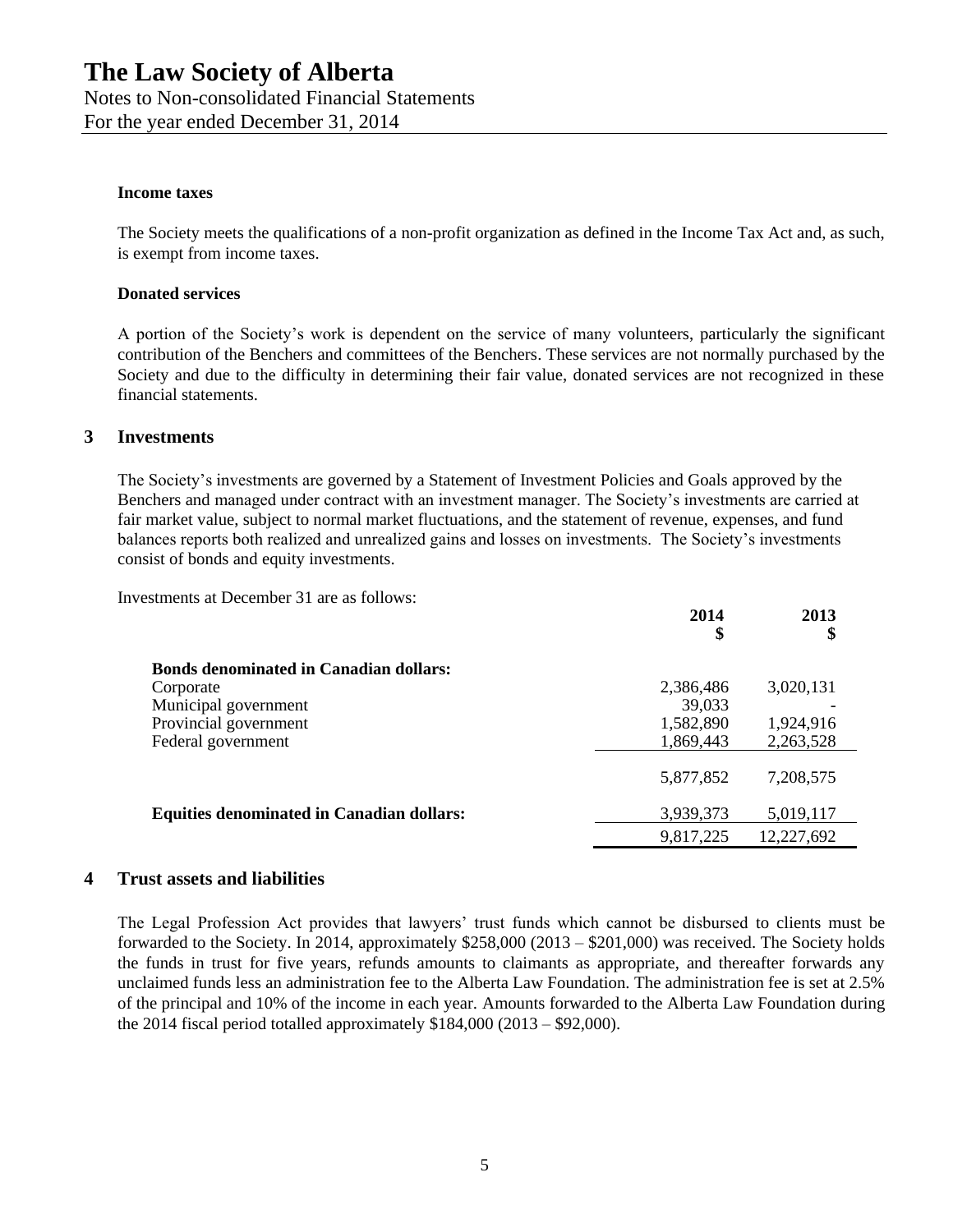Notes to Non-consolidated Financial Statements For the year ended December 31, 2014

# **5 Capital assets**

|                         |            |                                          | 2014             | 2013             |
|-------------------------|------------|------------------------------------------|------------------|------------------|
|                         | Cost<br>\$ | <b>Accumulated</b><br>amortization<br>\$ | <b>Net</b><br>\$ | <b>Net</b><br>\$ |
| Furniture and equipment | 931,110    | 452,283                                  | 478,827          | 216,745          |
| Computer                | 3,033,620  | 1,518,919                                | 1,514,701        | 852,368          |
| Leasehold improvements  | 2,464,895  | 1,476,494                                | 988,401          | 748,261          |
|                         | 6,429,625  | 3,447,696                                | 2,981,929        | 1,817,374        |

Included in furniture and equipment are assets acquired through capital lease with a net book value of \$96,802 (2013 - \$33,527).

# **6 Reserve for claims and related costs**

| The change in reinsurance recoverable is summarized as follows: | 2014        | 2013<br><sup>\$</sup> |
|-----------------------------------------------------------------|-------------|-----------------------|
| Reinsurance recoverable – beginning of period                   | 9,140,000   | 7,187,041             |
| (Decrease) Increase due to claims experience                    | (2,559,000) | 1,952,959             |
| Reinsurance recoverable – end of period                         | 6,581,000   | 9,140,000             |

The change in the reserve for claims and related costs is summarized as follows:

|                                                                                            | 2014<br>\$                             | 2013                                 |
|--------------------------------------------------------------------------------------------|----------------------------------------|--------------------------------------|
| Reserve for claims and related costs – beginning of period                                 | 15,345,000                             | 13,976,022                           |
| Claims paid<br>Related costs paid and accrued<br>Recoveries from members and third parties | (1,828,827)<br>(171, 686)<br>1,819,109 | (1,975,189)<br>(194, 075)<br>249,507 |
| (Decrease) Increase due to claims experience                                               | (181, 404)<br>(1,703,596)              | (1,919,757)<br>3,288,735             |
| Reserve for claims and related costs – end of period                                       | 13.460.000                             | 15.345.000                           |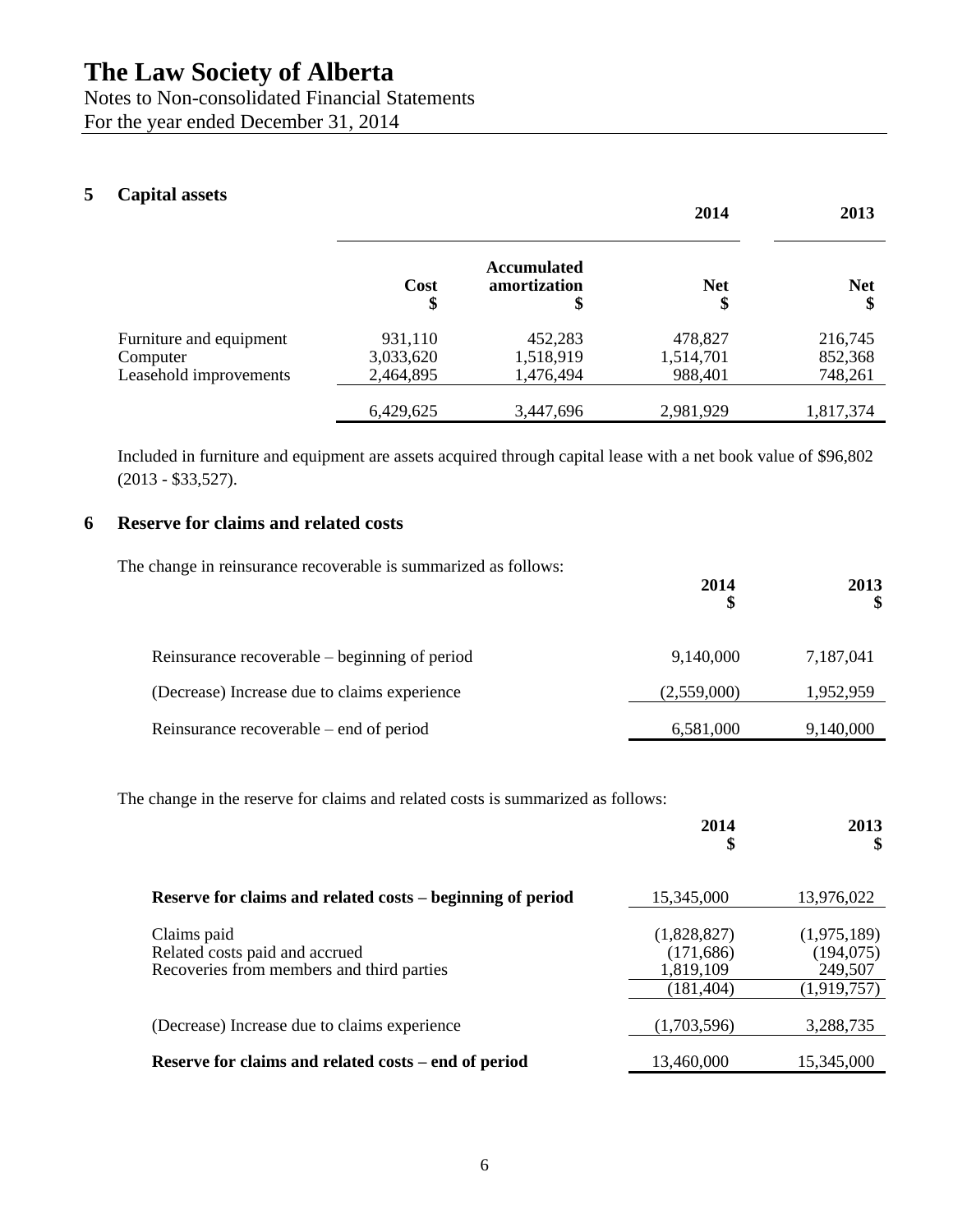Notes to Non-consolidated Financial Statements

For the year ended December 31, 2014

| Case reserves (indemnity and external expenses)<br>IBNR (Incurred but not reported claim) reserve (indemnity and | 6,003,000  | 6,870,000  |
|------------------------------------------------------------------------------------------------------------------|------------|------------|
| external expenses)                                                                                               | 5,701,000  | 6,306,500  |
| Provision for internal claim administration                                                                      | 261,000    | 376,000    |
| Provision for adverse deviation                                                                                  | 1,495,000  | 1,792,500  |
| <b>Reserve for claims and related costs</b>                                                                      | 13,460,000 | 15,345,000 |
|                                                                                                                  |            |            |

A portion of the reserve for claims and related costs is expected to be paid within the next fiscal year. This amount cannot be reasonably determined and therefore has not been included in current liabilities.

In summary, the net exposure is summarized as follows:

|                                                                                                             | 2014<br>\$                             | 2013<br>\$                           |
|-------------------------------------------------------------------------------------------------------------|----------------------------------------|--------------------------------------|
| Reserve for claims and related costs – beginning of period<br>Reinsurance recoverable – beginning of period | 15,345,000<br>(9,140,000)              | 13,976,022<br>(7,187,041)            |
| Net exposure $-$ beginning of period                                                                        | 6,205,000                              | 6,788,981                            |
| Claims paid<br>Related costs paid and accrued<br>Recoveries from members and third parties                  | (1,828,827)<br>(171, 686)<br>1,819,109 | (1,975,189)<br>(194, 075)<br>249,507 |
|                                                                                                             | 6,023,596                              | 4,869,224                            |
| Provision for claims and related costs                                                                      | 855,404                                | 1,335,776                            |
| Net exposure $-$ end of period                                                                              | 6,879,000                              | 6,205,000                            |
| Reserve for claims and related costs – end of period<br>Reinsurance recoverable – end of period             | 13,460,000<br>(6,581,000)              | 15,345,000<br>(9,140,000)            |
| Net exposure $-$ end of period                                                                              | 6,879,000                              | 6,205,000                            |

The discount rate applied by the actuary at December 31, 2014 is  $2.905\%$  (2013 – 3.46%). The undiscounted reserve balance at December 31, 2014 is \$12.8 million (2013 – \$15 million).

Claims which took place prior to March 10, 1986 and reported by March 10, 1987 are insured by a \$15,000,000 bond, with a \$250,000 deductible. Claims occurring after March 10, 1986 and before November 1, 1997 are not insured by bond coverage. Effective November 1, 1997, the Society purchased an indemnity bond of \$2,000,000 with a \$1,000,000 deductible. Effective November 1, 2001, the Society purchased an indemnity bond of \$10,000,000 with a \$1,000,000 deductible. Effective November 1, 2007, the Society purchased an indemnity bond of \$10,000,000 with a \$1,500,000 deductible.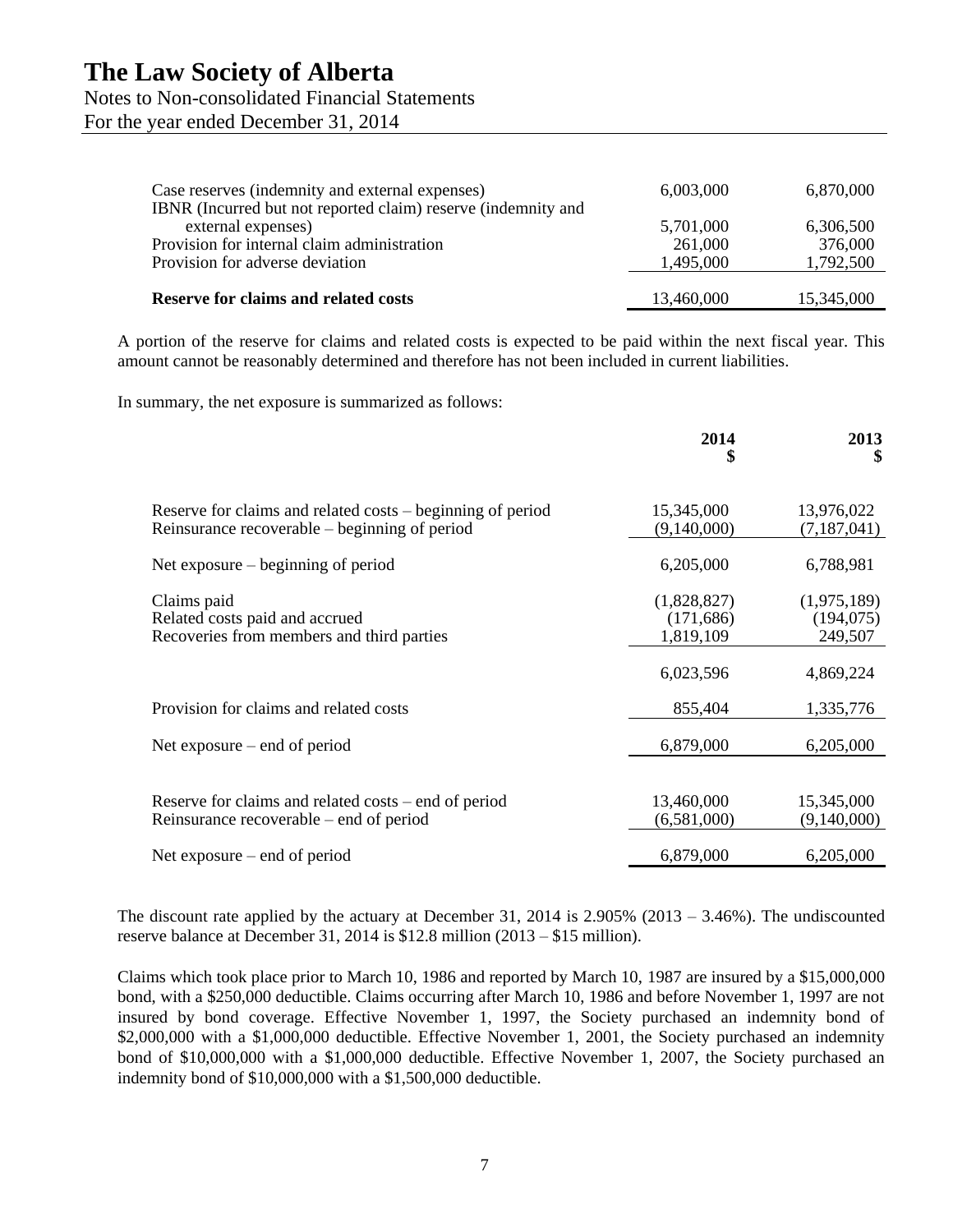Notes to Non-consolidated Financial Statements For the year ended December 31, 2014

# **7 Capital lease obligation**

The Society's capital lease obligation is as follows:

| 2015 | 36,170 |
|------|--------|
| 2016 | 36,170 |
| 2017 | 24,462 |

Interest expense incurred on the lease for the year amounted to \$3,031 (2013 - \$4,274) at an annual interest rate of 8%.

\$

## **8 Restricted funds**

#### **Contingency reserve**

The Contingency reserve is for future liabilities that may arise as a result of significant adverse claims experience. In the current period, expenses and management fees exceeded revenue of the Assurance Fund by \$1,004,838 and this amount, therefore, reduced the reserve (2013 – expenses and management fees exceeded revenue by \$328,835).

#### **Scholarship reserve**

In the current period, revenue exceeded expenses by \$150,595 and this amount was, therefore, added to the reserve (2013 – \$125,622).

### **9 Pension plan**

#### **a) Pension plan payable**

|                                                          | 2014<br>\$           | 2013<br>\$           |
|----------------------------------------------------------|----------------------|----------------------|
| Pension accrued liability<br>Supplemental plan liability | 790,814<br>1,529,098 | 609,825<br>1,252,458 |
|                                                          | 2,319,912            | 1,862,283            |

The Society provides a non-contributory defined benefit pension plan to eligible management employees based on earnings and years of service. The defined benefit pension plan was closed to management employees commencing employment after May 31, 2006.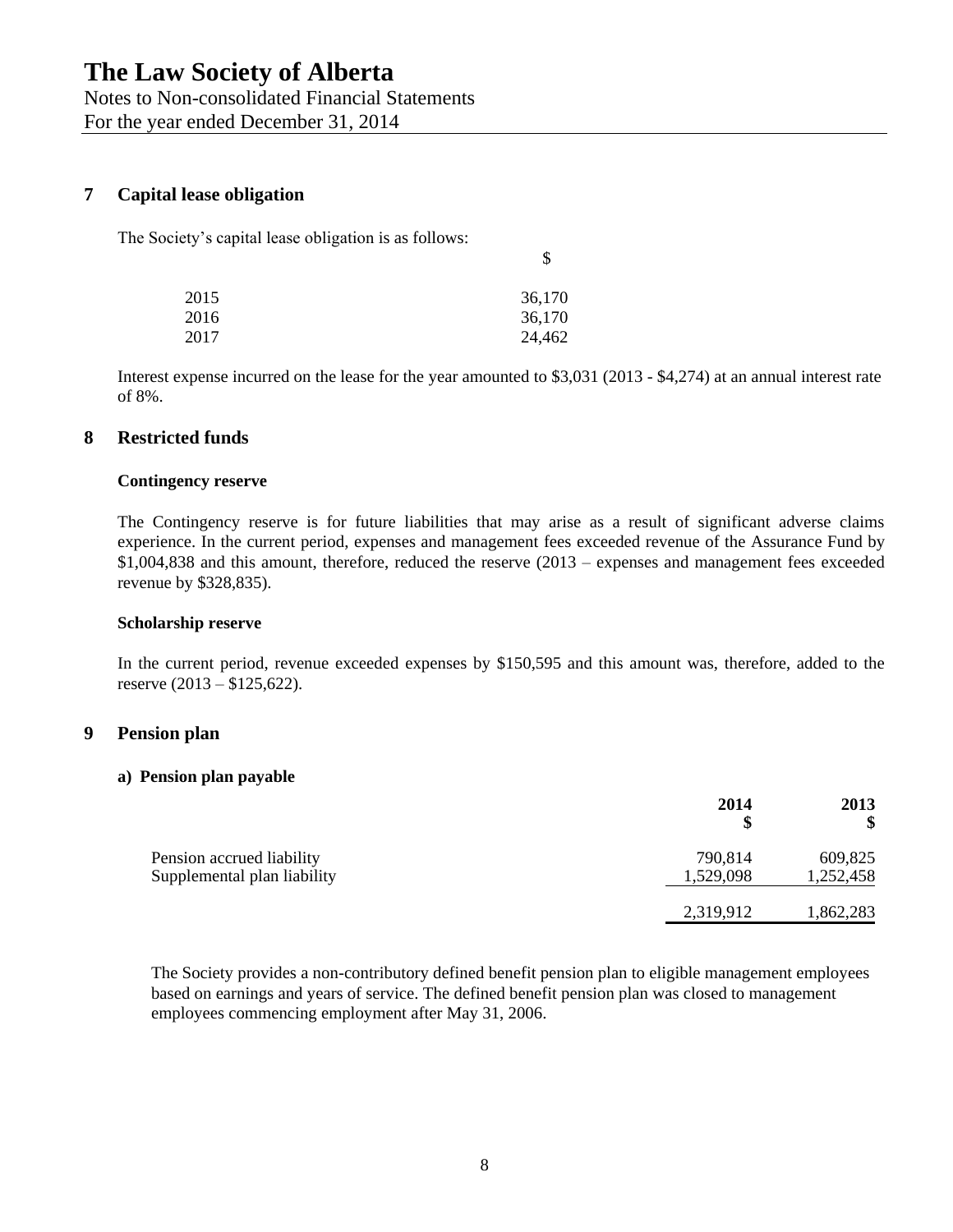Notes to Non-consolidated Financial Statements

For the year ended December 31, 2014

On advice of the actuary as of December 31, 2014, the details of the pension plan are as follows:

|                                                                               | 2014               | 2013<br>\$         |
|-------------------------------------------------------------------------------|--------------------|--------------------|
| <b>Reconciliation of fair value of plan assets</b>                            |                    |                    |
| Fair value of plan assets – beginning of period                               | 3,068,829          | 2,602,368          |
| Society contributions during period                                           | 69,059             | 69,896             |
| Actual return on plan assets                                                  | 357,432            | 565,084            |
| Less benefits paid during period to retirees                                  | (175, 548)         | (168, 519)         |
| Fair value of plan assets – end of period                                     | 3,319,772          | 3,068,829          |
|                                                                               |                    |                    |
| Reconciliation of the accrued benefit obligation                              |                    |                    |
| Accrued benefit obligation - beginning of period<br>Current service cost      | 3,678,654          | 3,662,261          |
| Interest on accrued benefit obligation                                        | 101,689<br>169,340 | 114,208<br>139,952 |
| Actuarial gain (loss) during period                                           | 336,451            | (69, 248)          |
| Less benefits paid during period to retirees                                  | (175, 548)         | (168, 519)         |
|                                                                               |                    |                    |
| Accrued benefit obligations – end of period                                   | 4,110,586          | 3,678,654          |
| <b>Plan deficit</b>                                                           | (790, 814)         | (609, 825)         |
| <b>Pension cost</b>                                                           |                    |                    |
| Current service cost                                                          | 101,689            | 114,208            |
| Finance cost                                                                  | (4,056)            | (6, 849)           |
| Remeasurements and other items                                                | 152,415            | (487, 531)         |
| Pension cost recognized during period                                         | 250,048            | (380, 172)         |
|                                                                               |                    |                    |
| <b>Accrued benefit asset</b><br>Beginning balance – Accrued benefit liability | (609, 825)         | (1,059,893)        |
| Plus contributions in the period                                              | 69,059             | 69,896             |
| Less pension cost recognized during period                                    | (250, 048)         | 380,172            |
| Ending balance – Accrued benefit liability                                    | (790, 814)         | (609, 825)         |

#### **Plan assets**

The plan assets are invested in a variety of financial instruments from money market to primarily a mix of fixed income and equity securities.

| Fixed income              | 31%   |
|---------------------------|-------|
| Foreign equities          | 44%   |
| Canadian equity           | 17%   |
| Cash and cash equivalents | 8%    |
|                           | 100\% |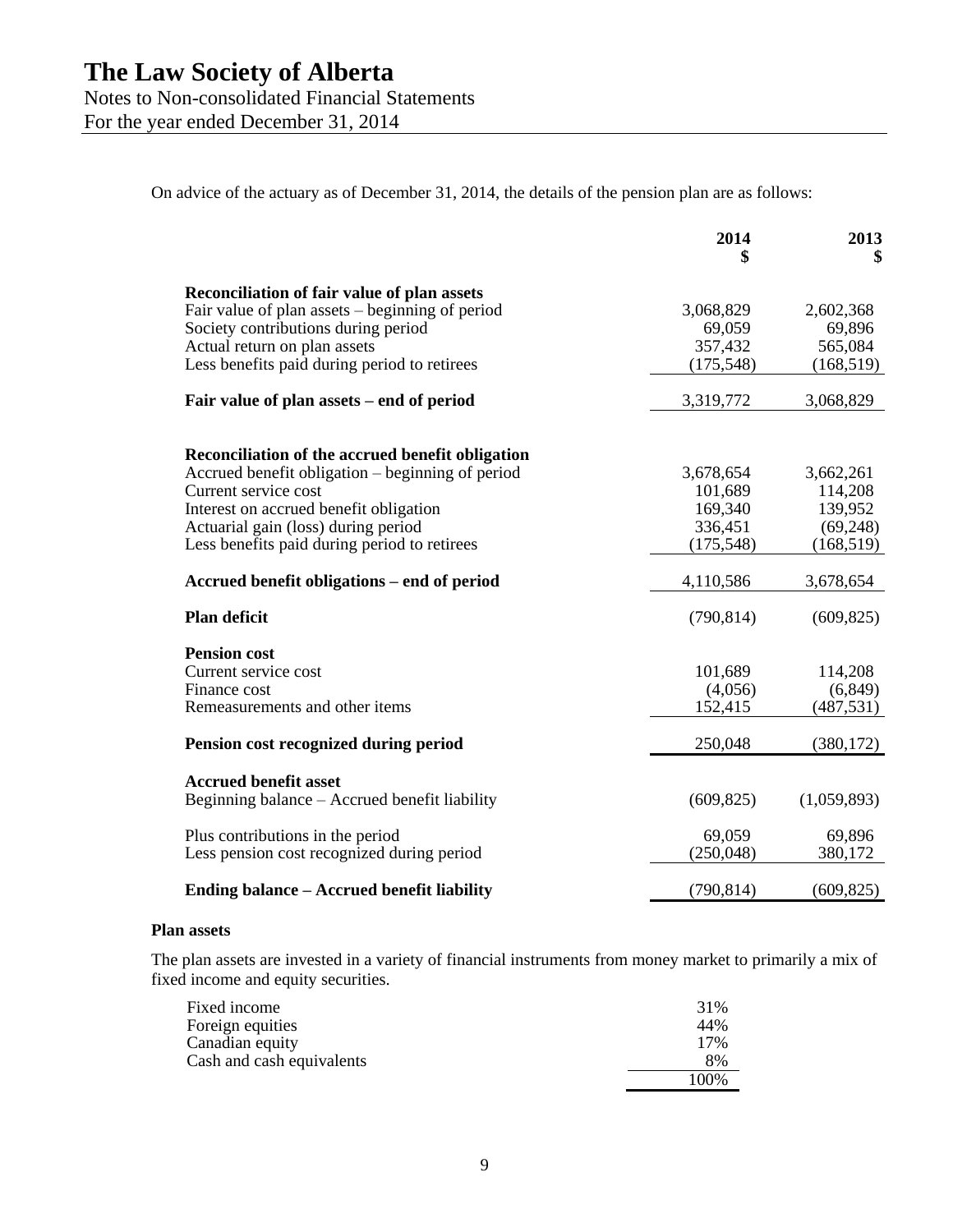Notes to Non-consolidated Financial Statements For the year ended December 31, 2014

#### **Assumptions**

The actuary used the following rates in their calculations:

|                                                  | 2014  | 2013  |
|--------------------------------------------------|-------|-------|
| Discount rate $-$ beginning of period            | 4.65% | 3.85% |
| Discount rate $-$ end of period                  | 3.85% | 4.65% |
| Expected long-term rate of return on plan assets | 5.75% | 5.75% |
| Rate of compensation increase                    | 3.50% | 3.50% |

#### **b) Supplemental Retirement Plan**

The Society provides to eligible management employees a non-funded Supplemental Retirement Plan (SRP). The SRP is based on earnings and years of service, and has been implemented to top-up the pension payments for those that are above the Canada Revenue Agency maximum. The SRP was closed to management employees commencing employment after May 31, 2006.

|                                                  | 2014<br>\$  | 2013<br>\$ |  |
|--------------------------------------------------|-------------|------------|--|
| Reconciliation of the accrued benefit obligation |             |            |  |
| Accrued benefit obligation – beginning of period | 1,252,458   | 1,139,865  |  |
| Current service cost                             | 63,498      | 58,930     |  |
| Interest on accrued benefit obligation           | 59,100      | 44,518     |  |
| Actuarial loss during period                     | 180,505     | 35,195     |  |
| Less benefits paid during period for retirees    | (26, 463)   | (26,050)   |  |
| Accrued benefit obligation – end of period       | 1,529,098   | 1,252,458  |  |
| <b>Pension cost</b>                              |             |            |  |
| Current service cost                             | 63,498      | 58,930     |  |
| Interest cost on accrued benefit obligation      | 59,100      | 44,518     |  |
| Net actuarial losses                             | 180,505     | 35,195     |  |
| Pension cost recognized during period            | 303,103     | 138,643    |  |
|                                                  |             |            |  |
| <b>Accrued benefit liability</b>                 |             |            |  |
| Beginning balance – accrued benefit liability    | 1,252,458   | 1,139,865  |  |
| Plus contributions in the period                 | 26,463      | 26,050     |  |
| Less pension cost recognized during period       | (303, 103)  | (138, 643) |  |
|                                                  |             |            |  |
| Ending balance - Accrued benefit liability       | (1,529,098) | 1,252,458  |  |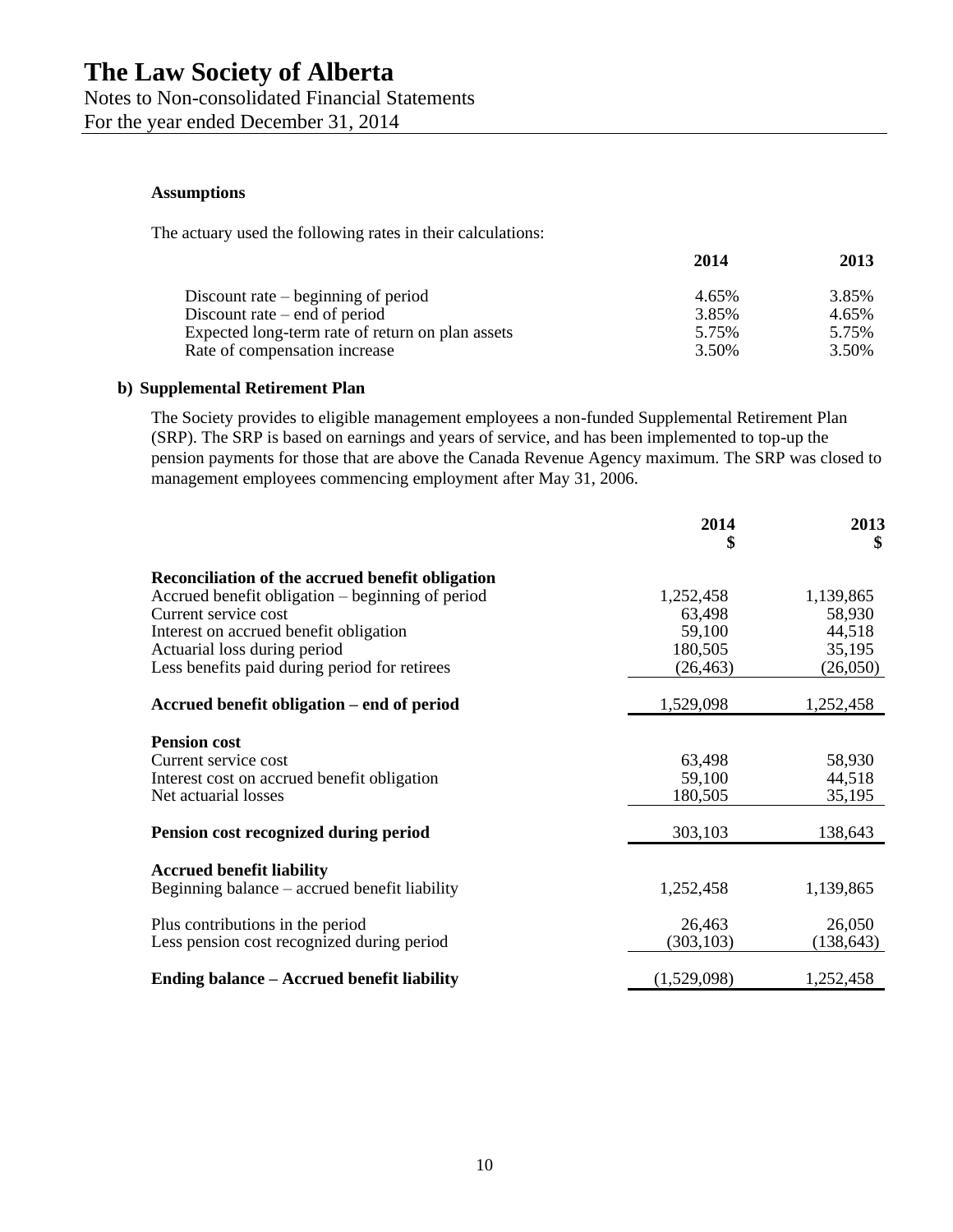Notes to Non-consolidated Financial Statements For the year ended December 31, 2014

# **10 Commitments**

The Society is committed to leased office space and equipment for various periods up to the year 2021. In addition, the Society has annual funding commitments to related not-for-profit organizations. Future minimum lease payments and funding commitments are as follows:

| 2015<br>2016<br>2017<br>2018 | \$        |
|------------------------------|-----------|
|                              | 4,360,757 |
|                              | 2,636,788 |
|                              | 2,150,902 |
|                              | 2,181,460 |
| 2019 and thereafter          | 2,830,460 |

## **11 Related party transactions**

The Alberta Lawyers Insurance Association (the "Association") was incorporated on June 6, 1988 under Part 9 of the Companies Act of Alberta, chapter C-21, RSA 2000. On January 30, 2006, the Association was converted from a company limited by guarantee to a company limited by shares. As a result of this conversion, share capital of \$20 was issued representing four common shares; three shares issued to the Society and one share issued to the person from time to time holding the office of Executive Director of the Society, as bare trustee for the Society. The Association is a wholly-owned subsidiary of the Society.

The Association administers a program under which each active member of the Society in private practice (insured lawyers) has mandatory coverage for errors and omissions (or Professional Liability Insurance) of \$1,000,000 per occurrence, with an annual aggregate limit of \$2,000,000. Effective July 1, 2014 the Association administers a program under which each insured lawyer has mandatory coverage for misappropriation from lawyer trust accounts (or Trust Safety Insurance) of \$5,000,000 per occurrence, with a profession-wide annual aggregate limit of \$25,000,000.

Prior to July 1, 2014 the Association contracted with the Canadian Lawyers Insurance Association ("CLIA") for group Professional Liability coverage subject to a group deductible of \$500,000 for each claim. The Association was subject to premiums and other assessments that arose from the agreement with CLIA. In place of CLIA, the Alberta Lawyers Insurance Exchange (the "Exchange") was created effective July 1, 2014. The Exchange is a reciprocal insurance exchange through which the Law Society, the Association and insured lawyers entered into agreements of mutual indemnification. The Exchange provides the Association with group coverage for Professional Liability and Trust Safety Insurance subject to a deductible of \$500,000 for each Professional Liability claim.

The Association and the Exchange meet the qualifications of a non-profit organization as defined by the Income Tax Act and, as such, is exempt from taxes.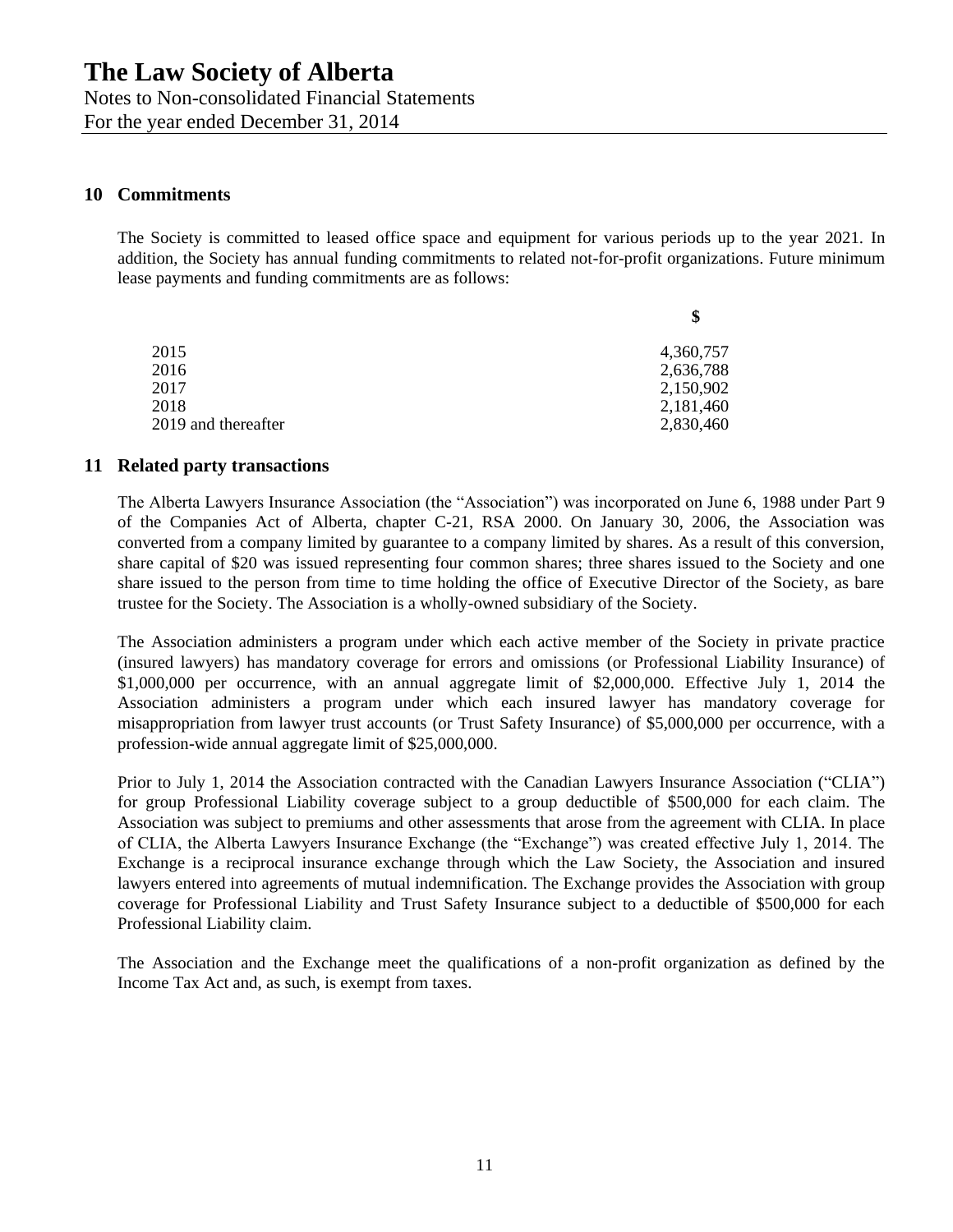For the year ended December 31, 2014

The Society does not consolidate, in its financial statements, the results of the Association. A summary of the Association's financial information for the year ended December 31, 2014 is as follows:

|                                                                              | 2014<br>\$                    | 2013<br>\$                    |
|------------------------------------------------------------------------------|-------------------------------|-------------------------------|
| Assets<br>Liabilities                                                        | 119,962,584<br>(85, 165, 085) | 117,870,456<br>(78, 872, 269) |
| Net assets                                                                   | 34,797,499                    | 38,998,187                    |
| Revenue<br>Expenses                                                          | 32,680,023<br>(34, 145, 735)  | 29,334,501<br>(29,095,924)    |
| Excess (deficiency) of revenue over expenses before the<br>following:        | (1,465,712)                   | 238,577                       |
| Unrealized gain on fair market value of investments                          | 2,265,024                     | 4,746,652                     |
| Excess (deficiency) of revenue over expenses                                 | 799,312                       | 4,985,229                     |
| Cash flows from Operating Activities<br>Cash flows from Investing Activities | (10, 130, 669)<br>15,517,783) | (5,676,681)<br>1,140,130      |
| (Decrease) increase in cash and cash equivalents                             | 5,387,114                     | (4, 536, 551)                 |

During the year ended December 31, 2014, the Society received from the Association an amount of \$1,860,000 (2013 – \$1,692,000) for management fees. As at December 31, 2014, an amount of \$10,336 (2013 – \$86,133) was due to the Association and is non-interest bearing and due on demand. These transactions are in the normal course of operations and are measured at the exchange amount which is the amount of consideration established and agreed to by the related parties.

The elected Benchers of the Law Society include lawyers drawn from law firms across the province. These law firms may at times be engaged by the Society in the normal course of business. During the year ended December 31, 2014, expenses of \$344,070 (2013 - \$155,292) were incurred with these law firms. The Benchers are not involved in the retention of these firms.

# **12 Financial instruments**

#### **Interest rate risk**

The Society is exposed to interest rate risk on its investments. The Society manages the interest rate risk on fixed income bonds through the use of an investment manager who is guided by the Statement of Investment Policies and Goals to mitigate interest rate risk.